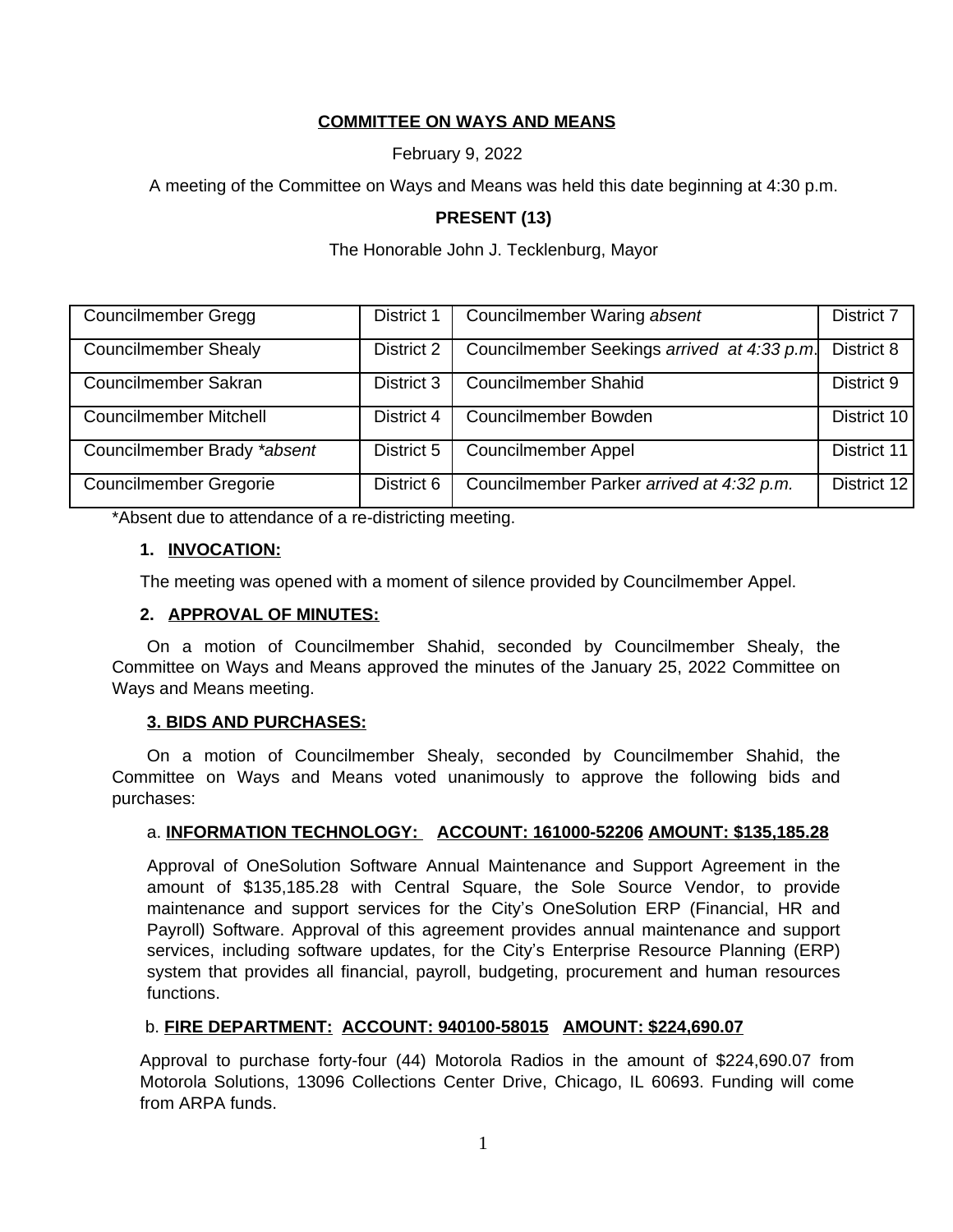## c. **FIRE DEPARTMENT: ACCOUNT: 210000-58015 AMOUNT: \$46,597.50**

Approval to purchase five (5) thermal imaging cameras in the amount of \$46,597.50 from Newton's Fire and Safety, PO Box 13-2724 Swepsonville-Saxapahaw Rd, Swepsonville, NC 27359. HGAC Contract #EE08-19

## d. **POLICE DEPARTMENT: ACCOUNT: 062022-58010 AMOUNT: \$170,070**

Approval to purchase five (5) 2022 Ford Interceptor SUV vehicles in the amount of \$170,070 from Santee Automotive, LLC, 2601 Paxville, Hwy., Manning, SC 29102. SC Contract #4400027201. Funding will come from the 2022 Lease Purchase funds.

## e. **POLICE DEPARTMENT: ACCOUNT: 062022-58010 AMOUNT: \$1,047,840**

Approval to purchase thirty (30) 2022 Ford Interceptor SUV vehicles in the amount of \$1,047,840 from Santee Automotive, LLC, 2601 Paxville, Hwy., Manning, SC 29102. SC Contract #4400027201. Funding will come from the 2022 Lease Purchase funds.

## **ACCOUNT: 240134-58015**

## **ACCOUNT: 240134-52206**

### f. **POLICE DEPARTMENT: ACCOUNT: 240134-52300 AMOUNT: \$261,911.97**

Approval to purchase a Marine Vessel in the amount of \$261,911.97 from Safe Boats International, 8800 SW Barney White Rd., Bremerton, WA 98312. GSA Contract #47QSWA18D005J. Funding will come from the 2021 Port Security Grant.

### g. **STORMWATER DEPARTMENT: ACCOUNT: 050359-58015 AMOUNT: \$140,125.27**

Approval to purchase a Caterpillar C9/300KW Diesel Generator Set in the amount of \$140,125.27 from Blanchard Machinery, 153 Farmington Rd., Summerville, SC 29483. Sourcewell Contract #120617-CAT. Spring-Fishburne Drainage Project Phase-4. Funding sources for this purchase are South Carolina Transportation Infrastructure Bank (\$56,312,650.90) and King Street Gateway TIF (\$9,006,421.80).

## h. **PUBLIC SERVICE/FLEET(STORMWATER): ACCOUNT: 062022-58010 AMOUNT: \$335,750**

Approval to purchase a 2021 Freightliner 114SD 6x4 Chassis with new Vac-Con Titan Sewer Truck in the amount of \$335,750 from Southern Vac, 1520 Pineview Rd., Columbia, SC 29209. Sourcewell Contract #101221-VAC. Funding will come from the 2022 Lease Purchase funds.

## i. **PUBLIC SERVICE/FLEET (STORMWATER): ACCOUNT: 062022-58015 AMOUNT: \$116,712**

Approval to purchase one (1) Cat 440 Backhoe Loader in the amount of \$116,712 from Blanchard Machinery, PO Box 402197, Atlanta, GA 30384. SC Contract # 4400025395. Funding will come from the 2022 Lease Purchase funds.

## j. **PUBLIC SERVICE/FLEET (STREETS & SIDEWAWLKS): ACCOUNT: 062022-58015 AMOUNT: \$74,673.96**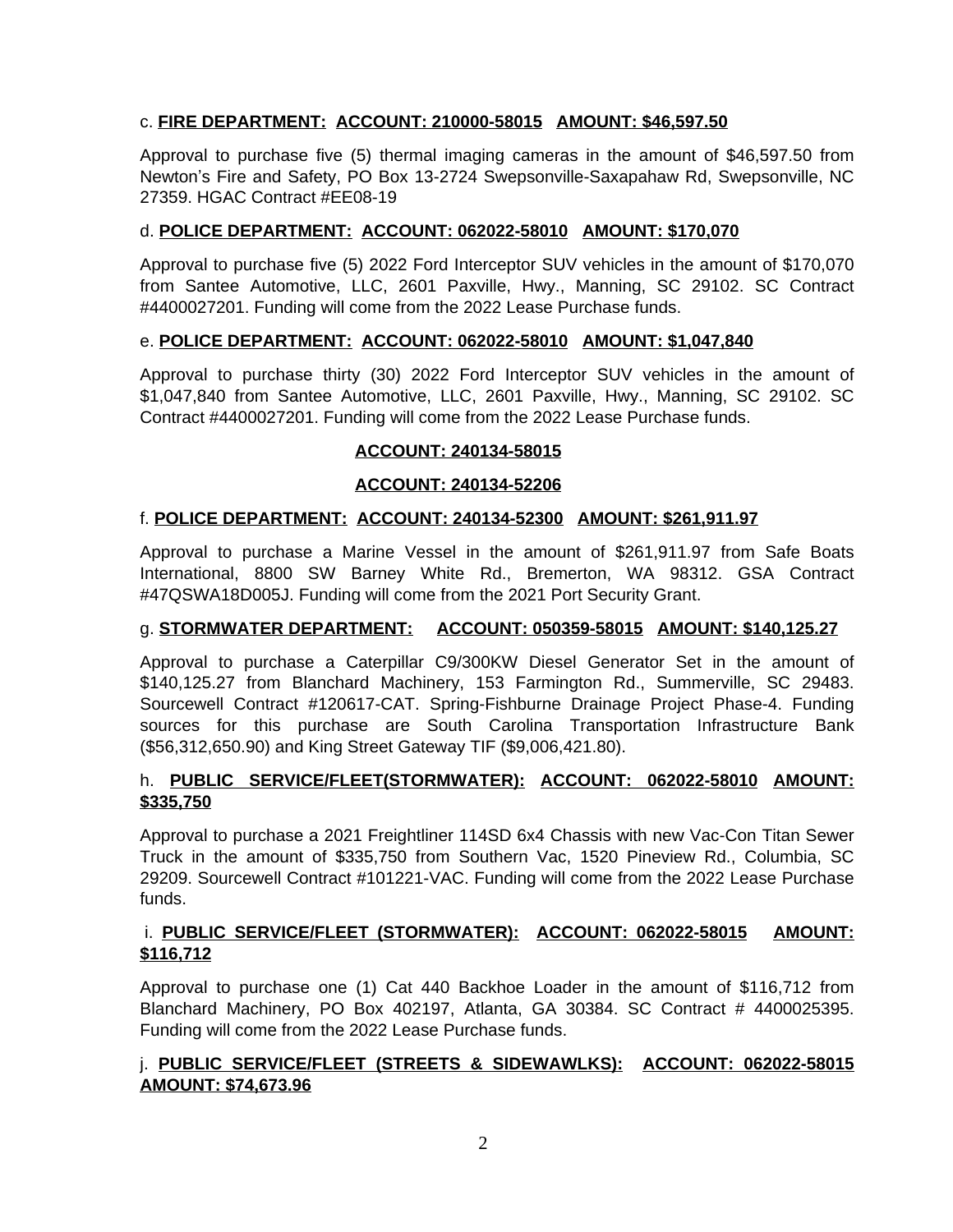Approval to purchase one (1) Bobcat Compact Excavator E42 with Hudson 7 Ton Trailer in the amount of \$74,673.96 from Clark Equipment Co., 250 E. Beaton Dr., West Fargo, ND 58078. Sourcewell Contract #040319-CEC. Funding will come from the 2022 Lease Purchase funds.

### k. **PUBLIC SERVICE/FLEET: ACCOUNT: 062022-58010 AMOUNT: \$101,816**

Approval to purchase four (4) each 2022 Ford Escape Gas/Electric Hybrid 5-Passenger vehicles in the amount of \$101,816 from Vic Bailey Ford, 501 East Daniel Morgan Ave., Spartanburg, SC 29304. SC Contract #4400027171. Funding will come from the 2022 Lease Purchase funds.

## l. **PUBLIC SERVICE/FLEET: ACCOUNT: 062022-58010 AMOUNT: \$624,900**

Approval to purchase two (2) Hell 500 25yd. Rear Loader on 2022 Dennis Eagle Cab and Chassis in the amount of \$624,900 from CES, 2701 White Horse Rd., Greenville, SC 29611. Sourcewell Contract #091219-THC. Funding will come from the 2022 Lease Purchase funds.

### m. **PUBLIC SERVICE/FLEET: ACCOUNT: 062022-58015 AMOUNT: \$104,448**

Approval to purchase a John Deer 324 L Loader in the amount of \$104,448 from Flint Equipment Co., 136 Acres Dr., Ladson, SC 29456. Sourcewell Contract #E014-22U-ULNV0016. Funding will come from the 2022 Lease Purchase funds.

### n. **PUBLIC SERVICE/FLEET: ACCOUNT: 062022-58010 AMOUNT: \$295,679.30**

Approval to purchase a 2022 Tymco 500X Sweeper M2-106 Chassis in the amount of \$295,679.30 from Amick Equipment, PO Box 1965, Lexington, SC 29071. Funding will come from the 2022 Lease Purchase funds.

### **ACCOUNT: 171310-52206 – 30%**

### o. **PARKS DEPARTMENT: ACCOUNT: 580115-52206 – 70 % AMOUNT: \$64,306.68**

Approval to establish an agreement for a Planned Service agreement for the HVAC system at the Gaillard Center in the amount of \$101,568 with Johnson Controls, 4415 Sea Ray Dr., Charleston, SC 29405-8401. Sourcewell Contract #031517-JHN. Funding costs will be split between the Hospitality Fund and General Fund.

**4. PARKS – CAPITAL PROJECTS: APPROVAL OF ASHLEY HALL FIRE STATION #16 RENOVATION CHANGE ORDER #2 WITH SATCHEL CONSTRUCTION, LLC IN THE AMOUNT OF \$47,005.99 FOR THE REMOVAL AND REPLACEMENT OF 33 STOREFRONT GLASS UNITS, NEW SIDE DOORS AT APPARATUS BAY AND LOUNGE RESTROOM AREA, PROVIDE AND INSTALL LVT FLOORING THROUGHOUT THE LIVING QUARTERS, INSTALL KITCHEN EXHAUST FAN AND DEMO OLD UNITS IN APPARATUS BAY, DRYWALL PATCHING AND PAINTING IN WORKOUT AREA, AND ELECTRICAL AND LIGHT OUTLET ALTERATIONS. APPROVAL OF CHANGE ORDER #2 WILL INCREASE THE CONSTRUCTION CONTRACT BY \$47,005.99 (FROM \$151,726.85 TO \$198,732.84). THE FUNDING SOURCE FOR THIS PROJECT IS LAND SALES (\$430,000).**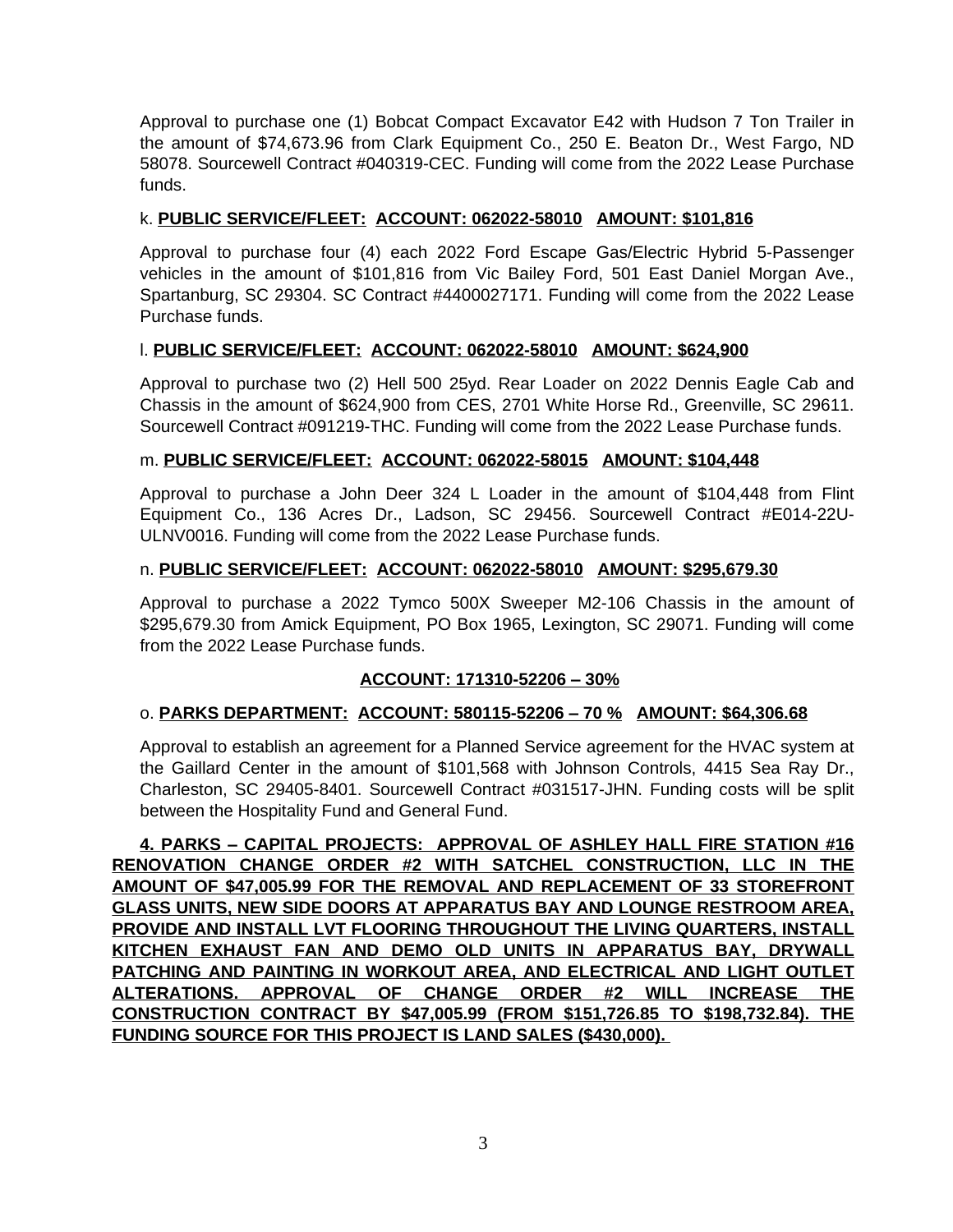On a motion of Councilmember Shealy, seconded by Councilmember Mitchell, the Committee on Ways and Means voted unanimously to approve of Ashley Hall Fire Station #16 Renovation Change Order #2 with Satchel Construction, LLC in the amount of \$47,005.99.

**5. STORMWATER MANAGEMENT: APPROVAL OF EHRHARDT ST TUNNEL CONSTRUCTION CONTRACT WITH TRIAD ENGINEERING AND CONTRACTING COMPANY IN THE AMOUNT OF \$12,487,790 FOR THE CONSTRUCTION OF A STORMWATER TUNNEL AND DROP SHAFT STRUCTURE THAT WILL SERVICE A PORTION OF THE MEDICAL DISTRICT AND WILL PROVIDE A DRAINAGE CONNECTION BETWEEN THE MEDICAL DISTRICT AND THE SPRING/FISHBURNE DRAINAGE TUNNEL NETWORK. WITH APPROVAL OF THE PROJECT BUDGET, STAFF IS AUTHORIZED TO AWARD AND/OR AMEND CONTRACTS LESS THAN \$40,000 TO THE EXTENT PROJECT CONTINGENCY FUNDS EXIST IN THE COUNCIL APPROVED BUDGET. APPROVAL OF THIS CONSTRUCTION CONTRACT WILL INSTITUTE A PROJECT BUDGET OF \$17,855,519 OF WHICH \$12,487,790 WILL BE OBLIGATED FOR THE CONTRACT. FUNDING FOR THIS PROJECT IS HUD CDBG-MIT GRANT (\$9,964,190) AND DRAINAGE FUND (\$7,891,329).** 

On a motion of Councilmember Shahid, seconded by Councilmember Mitchell, the Committee on Ways and Means voted unanimously to approval of Ehrhardt St. Tunnel Construction Contract with Triad Engineering and Contracting Company in the amount of \$12,487,790 for the construction of a stormwater tunnel and drop shaft structure that will service a portion of the Medical District and will provide a drainage connection between the medical district and the Spring/Fishburne drainage tunnel network.

**6. STORMWATER MANAGEMENT: APPROVAL OF EHRHARDT ST. TUNNEL EXTENSION FEE AMENDMENT #4 WITH DAVIS AND FLOYD FOR \$2,482,200 FOR CONSTRUCTION CONTRACT MANAGEMENT, CONSTRUCTION –PHASE ENGINEERING, ASSURANCE AND ACCEPTANCE INSPECTION, SAMPLING, TESTING, AND CONSTRUCTION SURVEY VERIFICATION FOR THE EHRHARDT ST. TUNNEL EXTENSION PROJECT. APPROVAL OF FEE AMENDMENT #4 WILL INCREASE THE PROFESSIONAL SERVICES CONTRACT BY \$2,482,200 (FROM \$1,004,740 TO \$3,486,940). FUNDING FOR THIS PROJECT IS HUD CDBG-MIT GRANT (\$9,964,190) AND THE DRAINAGE FUND (\$7,891,329).** 

On a motion of Councilmember Shahid, seconded by Councilmember Mitchell, the Committee on Ways and Means voted unanimously to approve of Ehrhardt St. Tunnel Fee Amendment #4 with Davis and Floyd for \$2,482,200.

## **7. POLICE DEPARTMENT: APPROVAL OF A CONTRACT RENEWAL IN THE AMOUNT OF \$18,069 BETWEEN THE CITY OF CHARLESTON AND LOW COUNTRY YOUTH SERVICES FOR A YOUTH MENTORSHIP PROGRAM TO HELP CPD BUILD RELATIONSHIPS WITH YOUTH AND THE COMMUNITY TO PREVENT CRIME AND PROMOTE PUBLIC SAFETY.**

On a motion of Councilmember Shahid, seconded by Councilmember Mitchell, the Committee on Ways and Means voted unanimously to approve of a contract renewal in the amount of \$18,069 between the City of Charleston and Low Country Youth Services for a Youth Mentorship Program.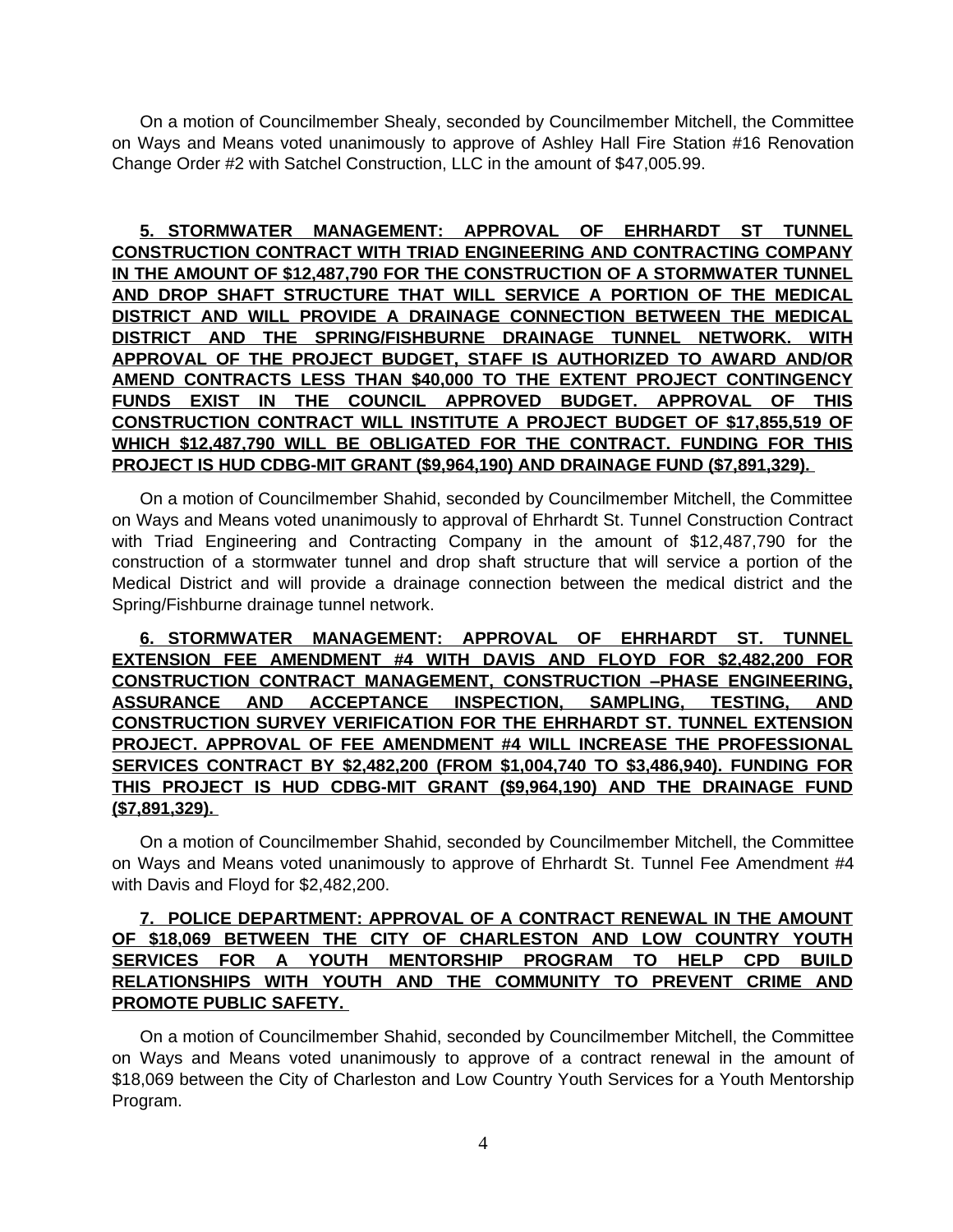# **8. POLICE DEPARTMENT: APPROVAL OF AN MOU BETWEEN CPD AND U.S. DEPARTMENT OF VETERANS AFFAIRS, RALPH H. JOHNSON VA HEALTH CARE SYSTEM POLICE SERVICES FOR PURPOSES OF COORDINATING LAW ENFORCEMENT RESPONSE TO INCIDENTS AND SITUATIONS OCCURRING AT THE RALPH H. JOHNSON VA HEALTH CARE SYSTEM.**

On a motion of Councilmember Shahid, seconded by Mayor Tecklenburg, the Committee on Ways and Means voted unanimously to approve of and MOU between CPD and U.S. Department of Veteran Affairs, Ralph H. Johnson VA Health Care System Police services for purposes coordinating law enforcement response to incidents and situations occurring at the Ralph H. Johnson VA Health Care System.

## **9. BUDGET, FINANCE, AND REVENUE COLLECTIONS: APPROVAL OF THE ATTACHED BUDGET TO TRANSFER \$800,000 BUDGETED IN 2022 FOR ARPA GRANTS TO GRANTEE SPECIFIC LINE ITEMS AS RECOMMENDED BY THE AD HOC BUDGET COMMITTEE. THERE IS NO BUDGET IMPACT. (BUDGET TO BE DISTRIBUTED UNDER SEPARATE COVER PENDING AD HOC BUDGET ADVISORY COMMITTEE MEETING ON FEBRUARY 3, 2022)**

On a motion of Councilmember Shealy, seconded by Councilmember Shahid, the Committee on Ways and Means voted unanimously to approve a budget transfer of \$800,000 budgeted in 2022 for ARPA Grants to grantee specific line items as recommended by the Ad Hoc Budget Committee.

### **10. THE COMMITTEE ON REAL ESTATE (MEETING WAS HELD ON MONDAY, FEBRUARY 7, 2022 AT 3:30 P.M., CONFERENCE CALL: 1-929-205-6099; ACCESS CODE: 835 678 884)**

- a. An ordinance authorizing the Mayor to execute on behalf of the City a utility easement, approved as to form by the office of Corporation Counsel, to Dominion Energy South Carolina, Inc., encumbering a portion of the City's real property designated as Charleston County TMS No. 459-05-04-116, within the right-of-way shown on drawing D-84107, to permit installation of duct bank to transfer electricity to multiple affordable housing projects, including James Lewis, Jr. Eastside Apartments. The property is owned by the City of Charleston. (Block of Lee Street, Nassau Street, Hanover Street and Cooper Street)
- b. An ordinance authorizing the Mayor to execute on behalf of the City a utility easement, approved as to form by the office of Corporation Counsel, to Dominion Energy South Carolina, Inc., encumbering a portion of the City's real property designated as Charleston County TMS No. 459-05-03-005, within the right-of-way shown on drawing D-84107, to permit installation of duct bank to transfer electricity to multiple affordable housing projects, including James Lewis, Jr. Eastside Apartments. The property is owned by the City of Charleston. (Nassau Street and Lee Street)
- c. Request the Mayor and City Council approve the sale of the Shires Apartment to Harmony Housing, Inc., a Georgia-based nonprofit organization to re-capitalize and maintain the units as affordable rental housing for persons or families earning sixty (60%) and below the Area Median Income for a period of not to exceed 30 years. The previous investment the City of Charleston made in the approximate amount of \$379k, known as Home Investment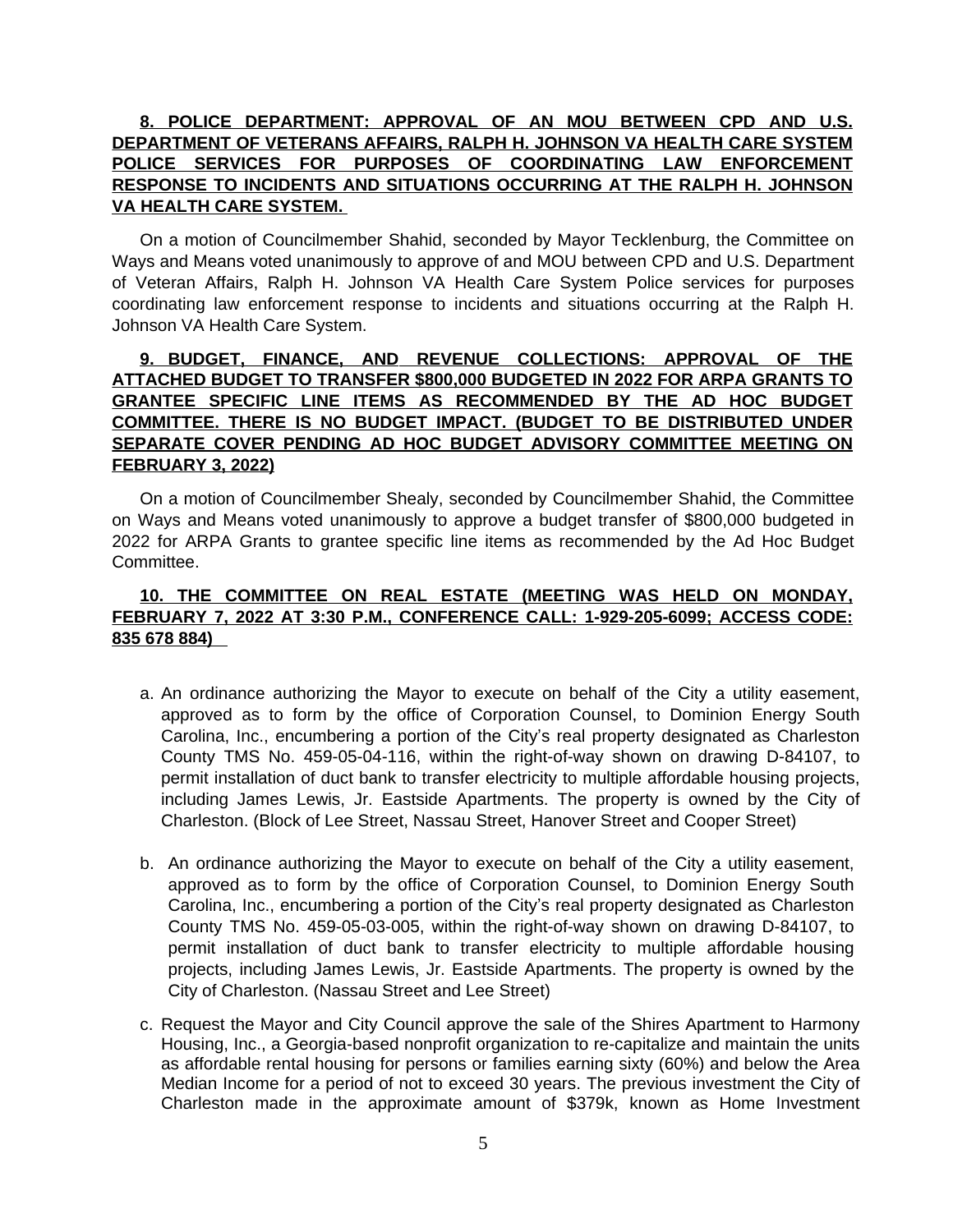Partnerships Program Community Housing Development Organization (CHDO) proceeds awarded by the Department of Housing and Urban Development will be returned to Humanities Housing (CHDO for the Humanities Foundation) CHDO to be reinvested in CHDO eligible housing activities in the City of Charleston. Humanities Foundation will provide the City of Charleston an annual report illustrating where said funds are invested. Please see the attached correspondence from Tracy Doran and information on Harmony Housing.

- d. Request the Mayor and City Council enter into an Option to Lease with RHG Housing Development, LLC (RHG), the successful bidder for the Johns Island Affordable Housing RFP (Fenwick Properties). RHG proposes to build both rental and for-sale affordable housing on the site. [Ordinance]
- e. Request approval of the Lease Amendment renewing the lease agreement between Traverse Point, LLC and the City of Charleston, for the lease of the commercial space located at 2093 Executive Hall Road, Charleston, South Carolina. The monthly rent is approximately \$6770.10. The space is utilized by CPD. (The property is owned by Traverse Point, LLC; TMS No. 351-01-00-049.)
- f. Please consider the following annexations:
	- (i) 2131 Clayton Drive (0.25 acre) (TMS# 310-12-00-018), West Ashley, (District 11). The property is owned by David William Ogden and Erin Hope Leach-Ogden.
	- (ii) 1517 and 1521 Wappoo Drive (0.54 acre), (TMS# 351-12-00-115 and 207), West Ashley, (District 9). The property is owned by Little Dudes LLC and The Dudes Invests LLC.

Councilmember Appel, Chairman of the Committee on Real Estate said the first two items discussed had to do with utility easements that were granted in connection with the James Lewis Jr. Eastside Apartments in effort to make sure the underground utilities were part of the project, to make for better functionality and aesthetics of the project.

Next, the Committee on Real Estate talked about and approved an arrangement with the Humanities Foundation regarding sale of a parcel that was near "burning off its affordability", Mr. Chairman said. The item was approved unanimously by the Committee on Real Estate.

Mr. Chairman said item 'd' was an Option to Lease with RHG Housing Development, LLC regarding the Johns Island affordable housing RFP for Fenwick Properties. The item was approved by the Committee. The next item for discussion was a renewed lease agreement for the Police Department. Lastly, the Committee unanimously approved two annexations in District 11 and one in District 9.

Mayor Tecklenburg said as often as they were all in concurrence of the items and there were no discussions, he could not help but to mention the amazing amount of collaboration that went into making two of the Ways and Means projects total \$15 million to extend the Spring/Fishburne Tunnel System over to the heart of the Medical District, which was the highest density jobs per acre area of the City. Mayor Tecklenburg said Dr. Cole and the Medical University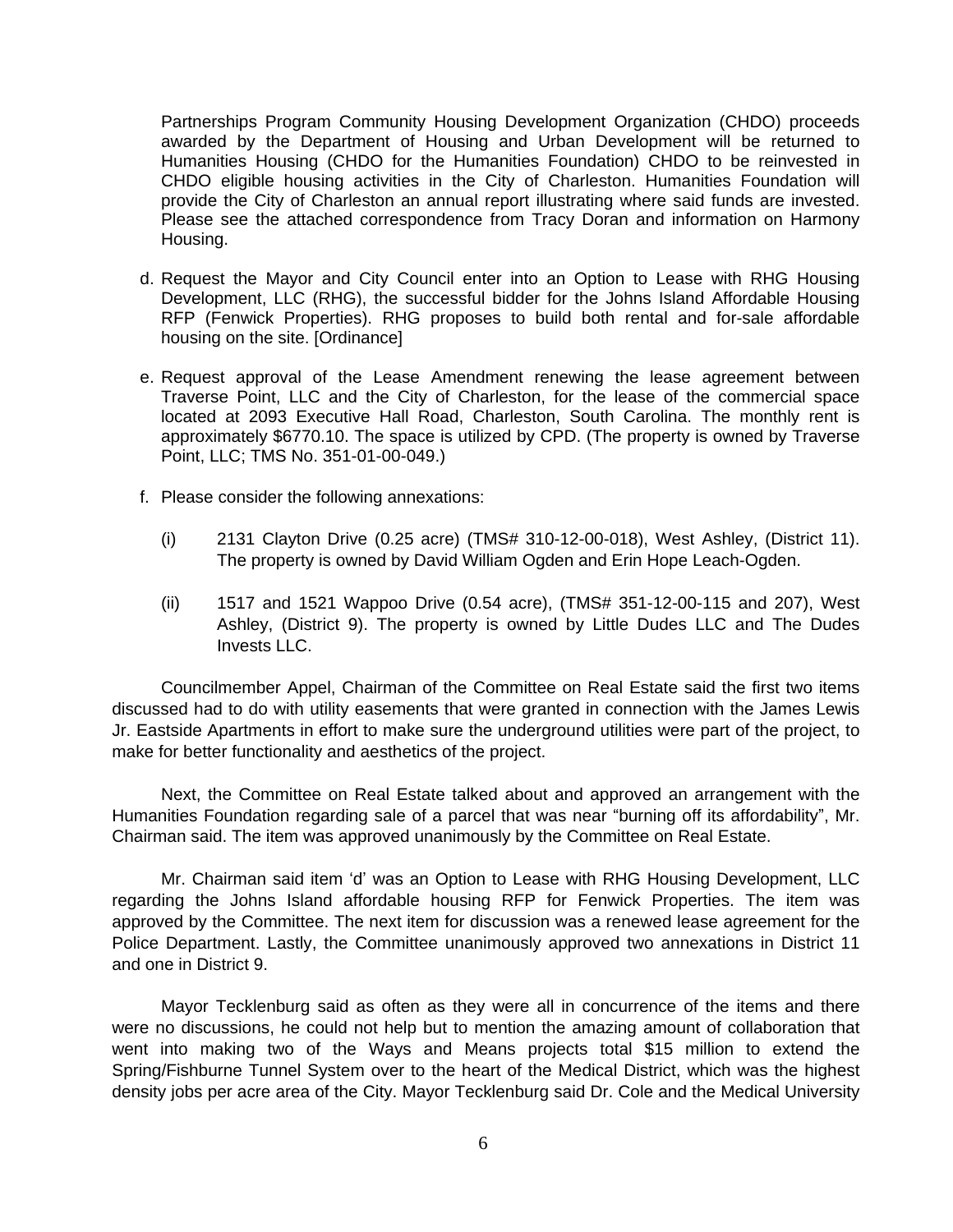was very thankful to the City. Mr. Mayor thanked Governor McMaster for his assistance in helping the City secure funding to make the project come to fruition. The Governor gave his commitment when he visited Charleston and went into the tunnel. The work was being done right away and in timing with the completion of the Spring Fishburne System, the City would also have the addition of Phase V of the Spring/ Fishburne completed. Mayor Tecklenburg praised the accomplishments and thanked all involved.

Chairman Gregorie said he remembered when the Governor visited and went into the tunnel. He said Mayor Tecklenburg cornered the Governor. Everyone in the Chamber laughed.

Councilmember Shealy added that the Governor did not go into the tunnel until he several of the Councilmembers resurfaced, and then he went down.

Chairman Gregorie expressed his thankfulness because there was investment in District 6 that would make a tremendous difference on the quality of life of the residents of District 6 and beyond.

Mr. Chairman asked if there was anything else to come before the Committee. Chairman Gregorie recognized Councilmember Mitchell.

Councilmember Mitchell, too, thanked everyone for their hard work to get the Spring/Fishburne project up and running. He said he grew up in the area and it has needed improvements for a very long time. There were fabulous homes that once existed in the area and they were gone to build the Septima Clark project. The work with the Medical community played an important role in this project. If it failed, people would not be able to access medical care, so he was extremely thankful that the project pushed forward with Mayor Tecklenburg and Governor McMaster's leadership.

Chairman Gregorie said he found an article in the Post and Courier on the Tunnel to be encouraging as it mentioned the Outfall was expected to be completed by 2023, which meant there would be some relief in his district, District 6, which was urgently needed.

On a motion of Councilmember Shahid, seconded by Councilmember Mitchell, the Committee on Ways and Means voted unanimously to approve the Committee on Real Estate report as presented and recommended giving first reading to the following bills:

*An ordinance authorizing the Mayor to execute on behalf of the City a utility easement, approved as to form by the office of Corporation Counsel, to Dominion Energy South Carolina, Inc., encumbering a portion of the City's real property designated as Charleston County TMS No. 459-05-04-116, within the right-of-way shown on drawing D-84107, to permit installation of duct bank to transfer electricity to multiple affordable housing projects, including James Lewis, Jr. Eastside Apartments.*

*An ordinance authorizing the Mayor to execute on behalf of the City a utility easement, approved as to form by the office of Corporation Counsel, to Dominion Energy South Carolina, Inc., encumbering a portion of the City's real property designated as Charleston County TMS No. 459-05-03-005, within the right-of-way shown on drawing D-84107, to permit installation of duct bank to transfer electricity to multiple affordable housing projects, including James Lewis, Jr. Eastside Apartments.*